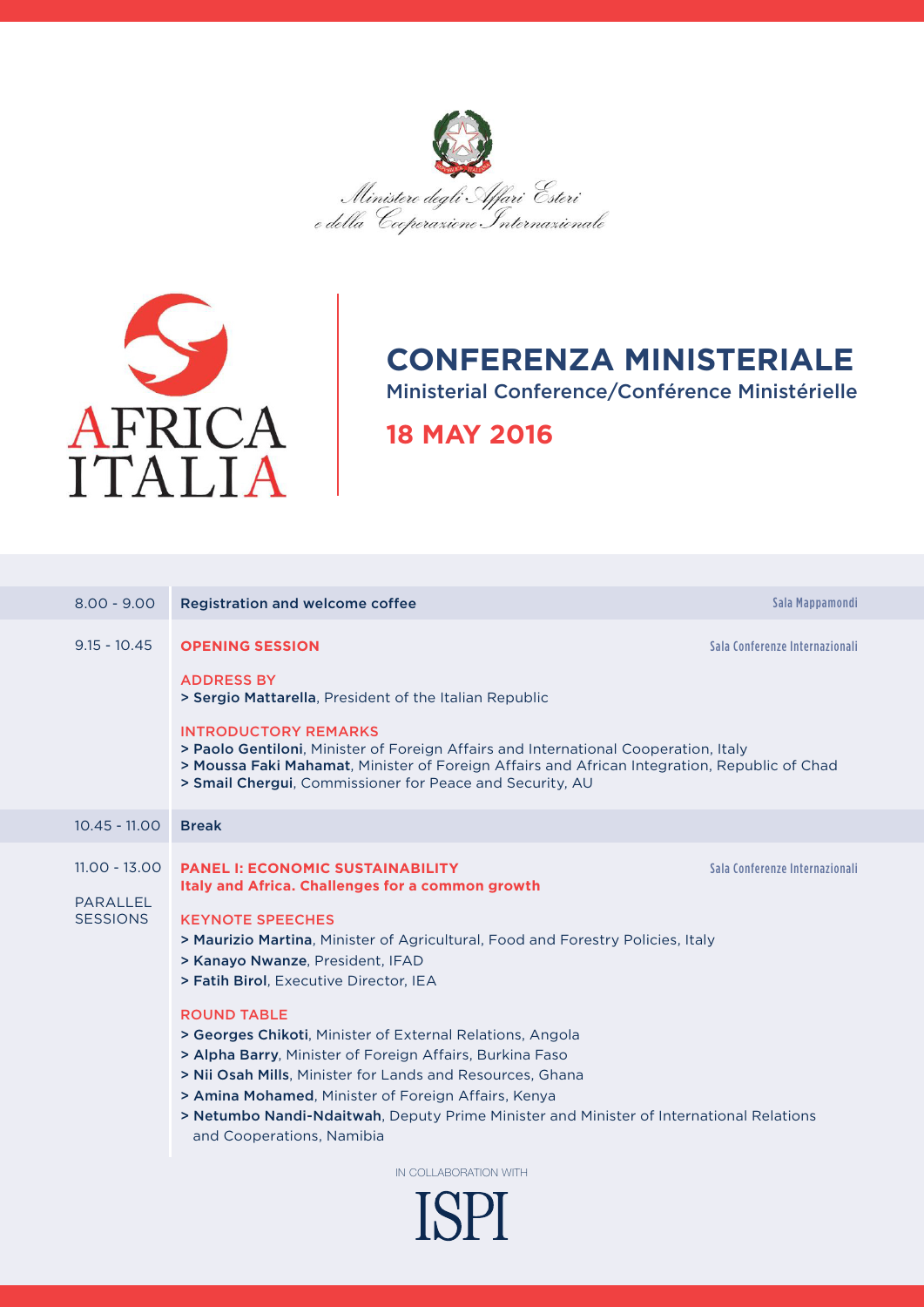|                             | > Jean-Claude Gakosso, Minister of Foreign Affairs, Republic of the Congo<br>> Louise Mushikiwabo, Minister of Foreign Affairs, Rwanda<br>> Abdusalam Omer, Minister of Foreign Affairs, Somalia<br>> Augustine Mahiga, Minister of Foreign Affairs, Tanzania<br>> Robert Dussey, Minister of Foreign Affairs, Togo<br>> Samuel Otsile Outlule, Ambassador, Botswana<br>> Cecilia Obono Ndong, Ambassador, Equatorial Guinea<br>> Sheldon Moulton, Chargé d'Affaires, South Africa<br>> Mohamed Khaled Khiari, Permanent Representative to the UN, Tunisia<br>> Claudio Descalzi, CEO, ENI<br>> Carlo Lambro, President, New Holland Agriculture Global Brand<br>> Mauro Moretti, CEO, Finmeccanica<br>> Mario Pezzini, Director Development Centre, OECD<br>> MODERATOR: Andrea Bignami, Economic journalist, Sky TG24                                                                                                                                                                                                                                                                                                                                                                                                                                                                                                                                                                                                                                                                                                                      |             |
|-----------------------------|----------------------------------------------------------------------------------------------------------------------------------------------------------------------------------------------------------------------------------------------------------------------------------------------------------------------------------------------------------------------------------------------------------------------------------------------------------------------------------------------------------------------------------------------------------------------------------------------------------------------------------------------------------------------------------------------------------------------------------------------------------------------------------------------------------------------------------------------------------------------------------------------------------------------------------------------------------------------------------------------------------------------------------------------------------------------------------------------------------------------------------------------------------------------------------------------------------------------------------------------------------------------------------------------------------------------------------------------------------------------------------------------------------------------------------------------------------------------------------------------------------------------------------------------|-------------|
| $11.00 - 13.00$<br>PARALLEL | <b>PANEL II: SOCIO-ENVIRONMENTAL SUSTAINABILITY</b><br><b>Environment and Social Development.</b><br>The 2030 Agenda and the new integrated approach                                                                                                                                                                                                                                                                                                                                                                                                                                                                                                                                                                                                                                                                                                                                                                                                                                                                                                                                                                                                                                                                                                                                                                                                                                                                                                                                                                                         | Sala Onofri |
| <b>SESSIONS</b>             | <b>KEYNOTE SPEECHES</b><br>> Gianluca Galletti, Minister of Environment, Protection of Land and Sea, Italy<br>> José Graziano Da Silva, Director General, FAO<br>> Adnan Amin, Director General, IRENA<br><b>ROUND TABLE</b><br>> Aurélien Agbenonci, Minister of Foreign Affairs, Benin<br>> Luís Filipe Lopes Tavares, Minister of Foreign Affairs, Cabo Verde<br>> Mohamed Abdoulkarim, Minister of Foreign Affairs, Comoros<br>> Raymond Tshibanda, Minister of Foreign Affairs, Democratic Republic of Congo<br>> Tlohang Sekhamane, Minister of Foreign Affairs, Lesotho<br>> Béatrice Jeanine Atallah, Minister of Foreign Affairs, Madagascar<br>> Isselkou Ould Ahmed Izid Bih, Minister of Foreign Affairs, Mauritania (invited)<br>> Nyeleti Mondlane, Deputy Minister of Foreign Affairs and Cooperation, Mozambique<br>> Simbarashe Mumbengegwi, Minister of Foreign Affairs, Zimbabwe<br>> Amr Mostafa Kamal Helmy, Ambassador, Egypt<br>> Joël Rault, Ambassador, Mauritius<br>> Luis D'Oliveira Viegas, Ambassador, São Tomé and Príncipe<br>> Bernard Shamlaye, Ambassador, Seychelles<br>> Dumsile Sukati, High Commissioner in London, Minister of Foreign Affairs, Swaziland<br>> Matteo Del Fante, CEO, Terna<br>> Cosimo Lacirignola, General Secretary, IAM<br>> Francesco Starace, CEO and General Director, Enel<br>> Morlaye BANGOURA, Commissioner for Energy and Mines, ECOWAS<br>> Elham Mahmoud Ahmed Ibrahim, Commissioner of Infrastructure and Energy, AU<br>> MODERATOR: Duilio Giammaria, Journalist, RAI |             |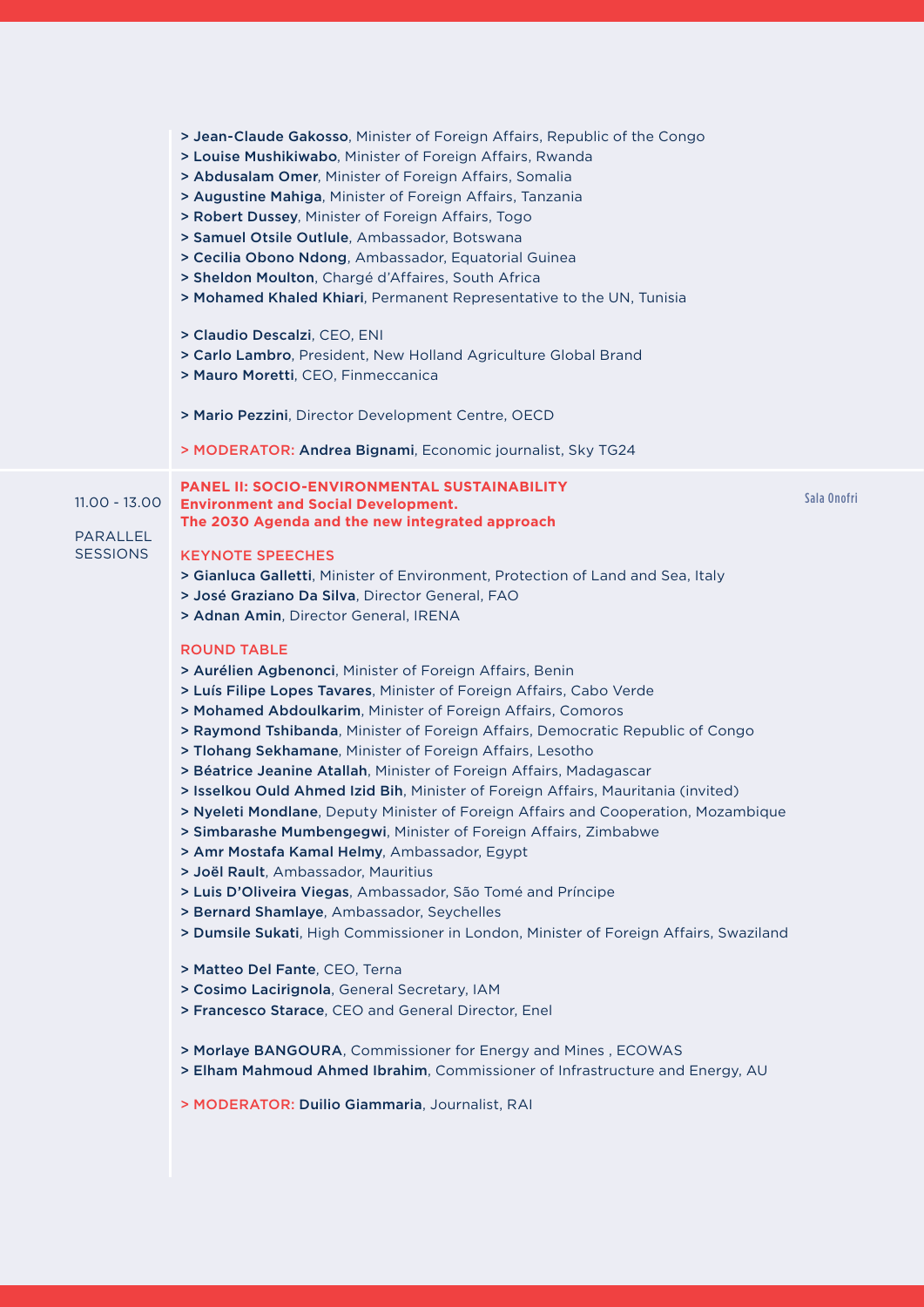| $11.00 - 13.00$<br>PARALLEL<br><b>SESSIONS</b>        | <b>PANEL III: SUSTAINABILITY OF THE MIGRATORY PHENOMENON</b><br><b>Towards a new model of dialogue</b><br><b>KEYNOTE SPEECHES</b><br>> Angelino Alfano, Minister of the Interior, Italy<br>> Filippo Grandi, High Commissioner, UNHCR<br>> Ertharin Cousin, Executive Director, WFP<br><b>ROUND TABLE</b><br>> Osman Saleh Mohammed, Minister of Foreign Affairs, Eritrea<br>> Tedros Adhanom Ghebreyesus, Minister of Foreign Affairs, Ethiopia<br>> Abdourahamane Sylla, Minister of Malins living abroad, Mali<br>> Yacoubou Ibrahim, Minister of Foreign Affairs, Niger<br>> Mohamed Gibril Sesay, Minister of State, Ministry of Foreign Affairs, Sierra Leone<br>> Deng Alor Kuol, Ministry of Foreign Affairs and International Cooperation, South Sudan<br>> Ibrahim Ahmed Abd al-Aziz Ghandour, Minister of Foreign Affairs, Sudan<br>> Rayford Mbulu, Deputy Minister of Foreign Affairs, Zambia<br>> Mohammed Idriss Farah, Ambassador, Djibuto<br>> Lang Yabou, Ambassador, Gambia<br>> Apolinaro Mendes De Carvatho, Ambassador, Guinea Bissau<br>> Albert Shingiro, Permanent Representative to the UN, Burundi<br>> Stefano Manservisi, Director General, DEVCO, European Commission<br>> MODERATOR: Paolo Magri, Executive Vice President and Director, ISPI | Sala Aldo Moro |
|-------------------------------------------------------|------------------------------------------------------------------------------------------------------------------------------------------------------------------------------------------------------------------------------------------------------------------------------------------------------------------------------------------------------------------------------------------------------------------------------------------------------------------------------------------------------------------------------------------------------------------------------------------------------------------------------------------------------------------------------------------------------------------------------------------------------------------------------------------------------------------------------------------------------------------------------------------------------------------------------------------------------------------------------------------------------------------------------------------------------------------------------------------------------------------------------------------------------------------------------------------------------------------------------------------------------------------------------|----------------|
| $11.00 - 13.00$<br><b>PARALLEL</b><br><b>SESSIONS</b> | <b>PANEL IV: PEACE AND SECURITY</b><br>Peace-keeping, peace-building and African ownership<br><b>KEYNOTE SPEECHES</b><br>> Mario Giro, Deputy Minister of Foreign Affairs and International Cooperation, Italy<br>> Maged Abdelfatah Abdelaziz, Under-Secretary-General, UN Special Adviser of the Secretary<br>General on Africa<br>> Mahboub Maalim, Executive Secretary, IGAD<br><b>ROUND TABLE</b><br>> Abdelkader Messahel, Minister of Maghreb Affairs, African Union and Arab League, Algeria<br>> Lejeune Mbella Mbella, Minister of Foreign Affairs, Cameroon<br>> Charles-Armel Doubane, Minister of Foreign Affairs, Central African Republic<br>> Calixte Nsie Edang, Deputy Minister of Foreign Affairs, Gabon<br>> Makalé Camara, Minister of Foreign Affairs, Guinea Conakry<br>> Toikeusse Albert Abdallah Mabri, Minister of Foreign Affairs, Ivory Coast<br>> Elias Shoniyin, Deputy Minister of Foreign Affairs, Liberia<br>> Mohammed Taher Siyala, Minister of Foreign Affairs, Libya<br>> Hajia Khadija Bukar Abba Ibrahim, Minister of State for Foreign Affairs, Nigeria<br>> Mankeur Ndiaye, Minister of Foreign Affairs, Senegal                                                                                                                   | Sala Nigra     |

> Mohamed Ibn Chambas, Special Representative of the Secretary General and Head, UNOWA

> Said Djinnit, Special Envoy of the Secretary General for the Great Lakes Region, UN

> Irene Khan, Director General, IDLO

> Parfait Onanga-Anyanga, Special Representative for the Central African Republic and Head, MINUSCA

> MODERATOR: Ugo Tramballi, Scientific Advisor, ISPI; Journalist, Sole 24 Ore